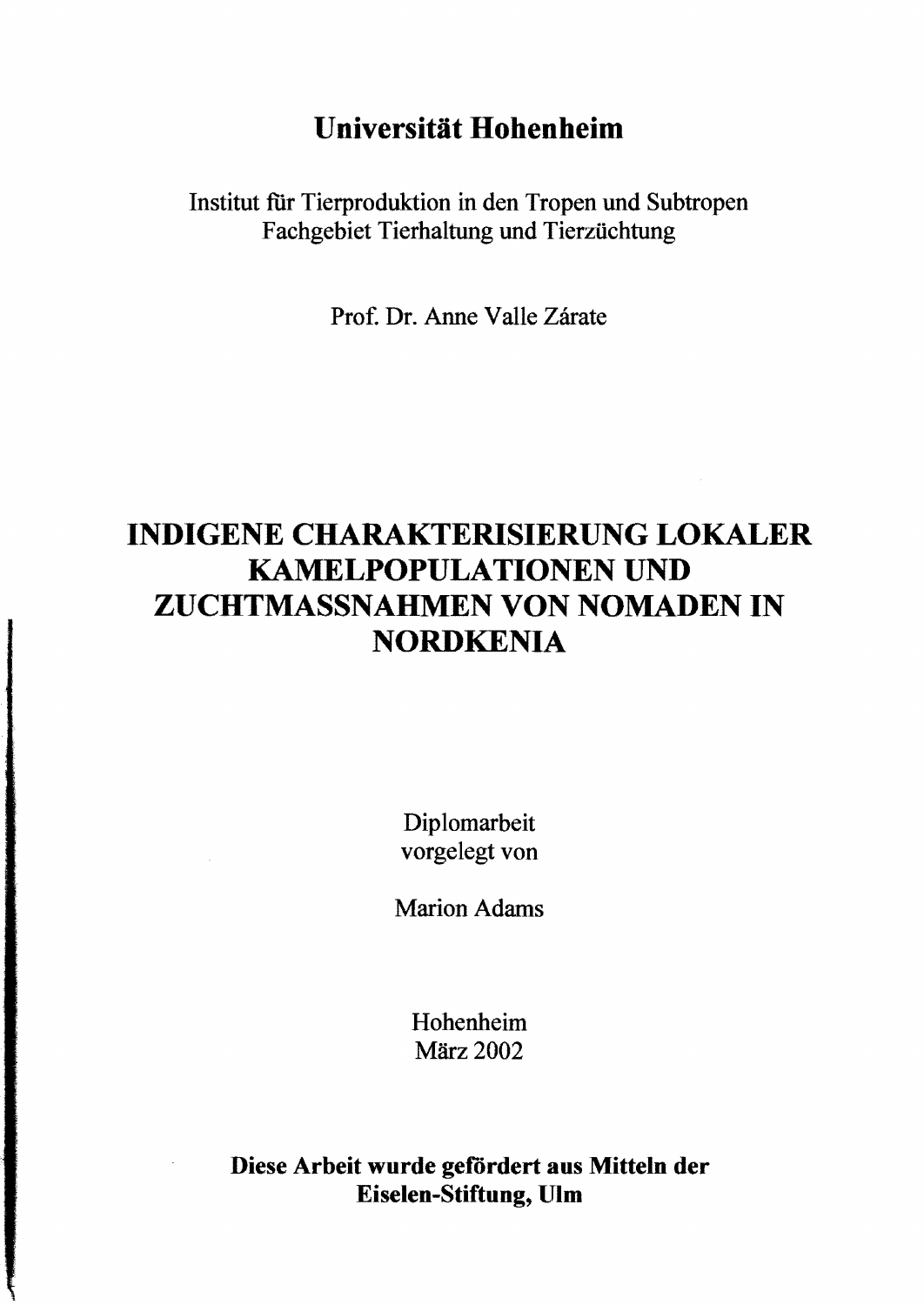Die Haltung von Dromedaren ermöglicht nomadischen Tierhaltern in Nordkenia die fiir diesen Standort notwendige Mobilität und liefert Milch fiir die tägliche Ernährung. Für die Nutzung von Weidegebieten mit saisonal variierendem Futteraufkommen, die wegen häufig auftretender Dürren ein hohes Produktionsrisiko aufweisen, eignet sich das Kamel (Camelus dromedarius) aufgrund seiner speziellen Anpassung. Die Eigenschaften der lokalen Kamelrassen, die jeweils nach der Ethnie der Halter benannt werden, sind bislang nur oberflächlich beschrieben worden. Kenntnisse über die Eigenschaften von Lokalrassen und indigene Zuchtmaßnahmen bilden die Voraussetzung fiir das Verständnis und die Entwicklung von Verbesserungsmaßnahmen im pastoralen Haltungssystem. Ziel der Arbeit war es daher, die indigene Charakterisierung der Kamel-Lokalrassen und die Zuchtmaßnahmen der Rendille- und Gabbra-Pastoralisten zu erfassen.

In der vorliegenden Arbeit wurde eine Kombination von qualitativen und quantiativen Methoden angewandt: Bereits vorliegende Fragebögen aus der Befragung von 60 Rendille-, 49 Gabbra- und 48 Somali-Kamelpastoralisten zu den Themen pastorale Zuchtmaßnahmen und dem Vergleich der Lokalrassen Rendille, Gabbra und Somali wurden vorausgewertet und entsprechend aufbereitet. Die Ergebnisse wurden den Rendille- und Gabbra-Pastoralisten im Rahmen von 4 feedback- Seminaren in Kenia vorgestellt und mit ihnen diskutiert. Im Anschluß folgte eine Befragung im Feld mit 20 Rendille- und 23 Gabbra-Pastoralisten zu den Themen, fiir die noch Informationen fehlten. Dies waren die Charakterisierung der Kameltypen, Einzeltieridentiftkation sowie Durchführung der Selektion.

Die Ergebnisse umfassen die beiden Themenkomplexe:

- I) Indigene Charakterisierung von Kamellokalrassen
- 2) Pastorale Zuchtmaßnahmen

Folgende Ergebnisse wurden dazu erzielt:

Rendille- und Gabbra-Kamele sind nach Ansicht der Tierhalter getrennte Lokalrassen, weisen jedoch viele Ähnlichkeiten auf. Die Einschätzung fiir die Eigenschaften der Lokalrassen erscheint realistisch, da sie sehr einheitlich abgegeben wurde.

Rendille und Gabbra ordnen die Kamele ihrer eigenen Lokalrassen verschiedenen Typen zu. Die Typen sind gekennzeichnet durch bestimmte Eigenschaftskombinationen: a) hohe Milchproduktion bei geringer Widerstandsfiihigkeit, b) akzeptable Milchproduktion bei mittlerer Widerstandsfahigkeit sowie c) guter Widerstandsfähigkeit bei geringer Milchproduktion. Die Differenzierung in Typen spiegelt sich auch im Zuchtkonzept der Tierhalter wider: Dem Aufbau einer ideal zusammengesetzten Herde wird im Hinblick auf das Zuchtziel größere Wichtigkeit eingeräumt, als der Züchtung auf ein Kamel mit idealen Eigenschaften. Dem Zuchtziel übergeordnet ist die Haltung von mehreren Typen in der Herde, wodurch sich eine Kombination von Eigenschaften ergibt, die in Verbindung mit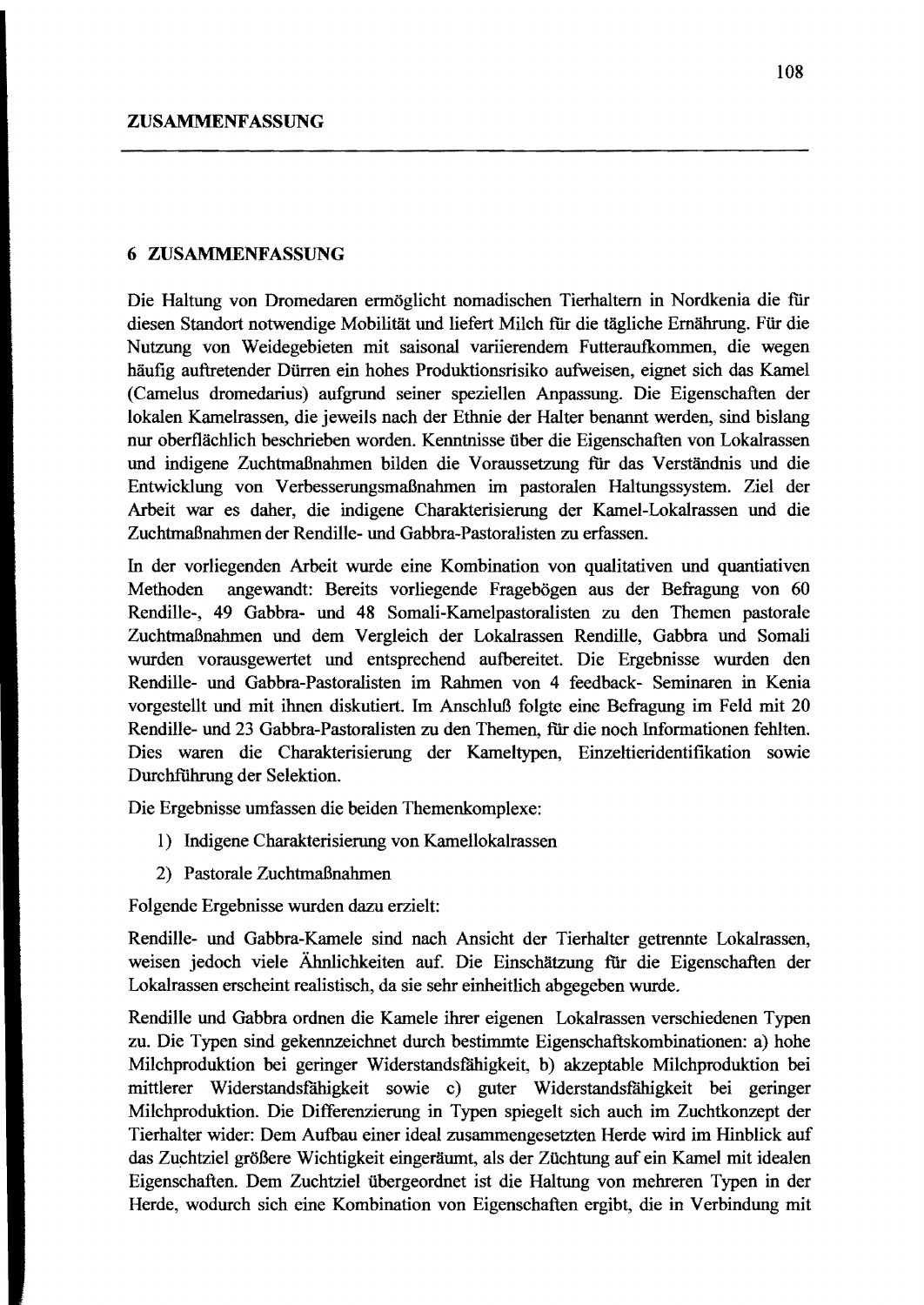der Aufteilung der Herde auf das stationäre und mobile Camp zu einem minimalem Risiko bei langfristigem Nutzen führt.

Einzeltiere werden durch eine Kombination von tiereigenen und angebrachten Kennzeichen identifiziert. Diese Zuordnung nutzen die Tierhalter bei Zuchtmaßnahmen beispielsweise bei der Selektion des Hengstes selbst und von Hengstvater· sowie -mutter.

Rendille- Gabbra- und Somali-Pastoralisten selektieren den Hengst nach bestimmten Kriterien, nehmen also gezielt Einfluß auf den Phänotyp ihrer Lokalrassen, angepasst an den Nutzungsschwerpunkt.

Die Merzung spielt bei Rendille- Gabbra- und Somali-Pastoralisten eine untergeordnete Rolle, da alle verfügbaren Stuten für den Erhalt der Herde benötigt werden. Ein Großteil der Entnahmen aus der Herde geschieht bei Rendille und Gabbra zur Erfiillung sozialer und kultureller Aufgaben, bei denen die Abgabe leistungs schwacher Tiere nicht zugelassen wird.

Die Untersuchung zeigt, dass die Kamelpastoralisten in Nordkenia über umfangreiches Wissen zur Kamelzucht verfügen. Das erfasste indigene Wissen bietet einen Einblick in die Zuchtkonzepte im Rahmen pastoraler Haltung an einem risikoreichen, marginalen Standort. Die an diesem Standort bereits bewährten Strategien sollten in die Gestaltung züchterischer Maßnahmen mit dem Ziel der dynamischen Erhaltung und Weiterentwicklung der Lokalrassen miteinbezogen werden.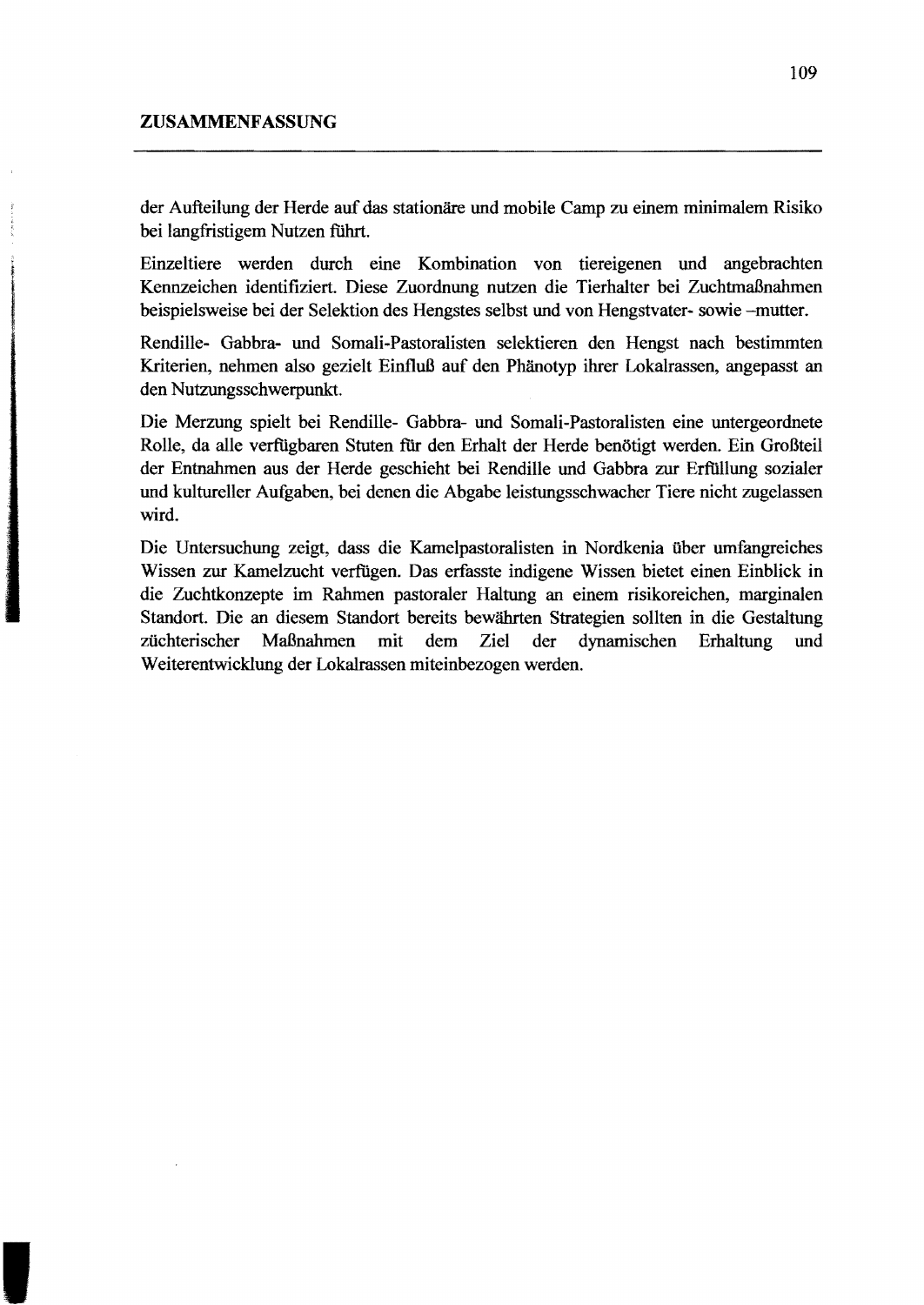## 7 **SUMMARY**

Dromedaries provide nomadic livestock keepers in Northem Kenya with the mobility they need and milk for their daily diet. Because of their high adaptability, camels (Camelus dromedarius) are particularly suited for areas with seasonally varied forage supply and a high production risk due to recurrent droughts. In the past the characteristics of local camel breeds, which are named after the ethnic groups of their owners, were described only superficially. Knowledge on characteristics of local camel breeds and indigenous breeding methods is a prerequisite for the understanding and development of means to improve the pastoral system of camel keeping. Therefore the aim of this study is to record the indigenous characterisation of local camel breeds and the breeding methods of Rendille and Gabbra pastoralists.

A combination of qualitative and quantitative methods was used: Data from questionnaires of a previous survey among 60 Rendille, 49 Gabbra and 48 Somali camel pastoralists were availed, focusing on pastoral breeding methods and a comparison of the local breeds of Rendille, Gabbra and Somali. These data were analysed and the results were presented to and discussed with Rendille and Gabbra pastoralists; this was done in four feedback seminars. Thereafter both, open and structured interviews were conducted with 20 Rendille and 23 Gabbra pastoralists on subjects where information was still incomplete, i.e. characterisation of camel types, individual animal identification and animal selection.

The results comprised of two main areas:

- 1) Indigenous characterisation of local camel breeds
- 2) Pastoral breeding methods

The results are as follows:

According to the animal keepers, Rendille and Gabbra camels are two separate local breeds with many similar features. Descriptions of the breed characteristics seemed realistic because the opinion of the respondents were the same for the majority of traits.

The Rendille and the Gabbra categorise camels of their own local breed into different types. These types are determined by a certain combination of characteristics: a) high milk yield and low drought tolerance; b) moderate drought tolerance and moderate milk performance; c) high drought tolerance and low milk yie1d. The categories are also reflected in the breeding concept: In view to breeding, a herd with an ideal composition of the various types is considered more important than breeding towards one ideal camel with specific characteristics. Hence there is no single breeding aim. Combination of animals with different characteristics in the herd, and splitting up these animals to stationary and mobile camps reduces risk for the camel keepers.

Individual animal identification is based on a combination of inherent characteristics and attached marks. The identification is used by the camel keepers in came1 breeding, e.g. in the selection of breeding animals.